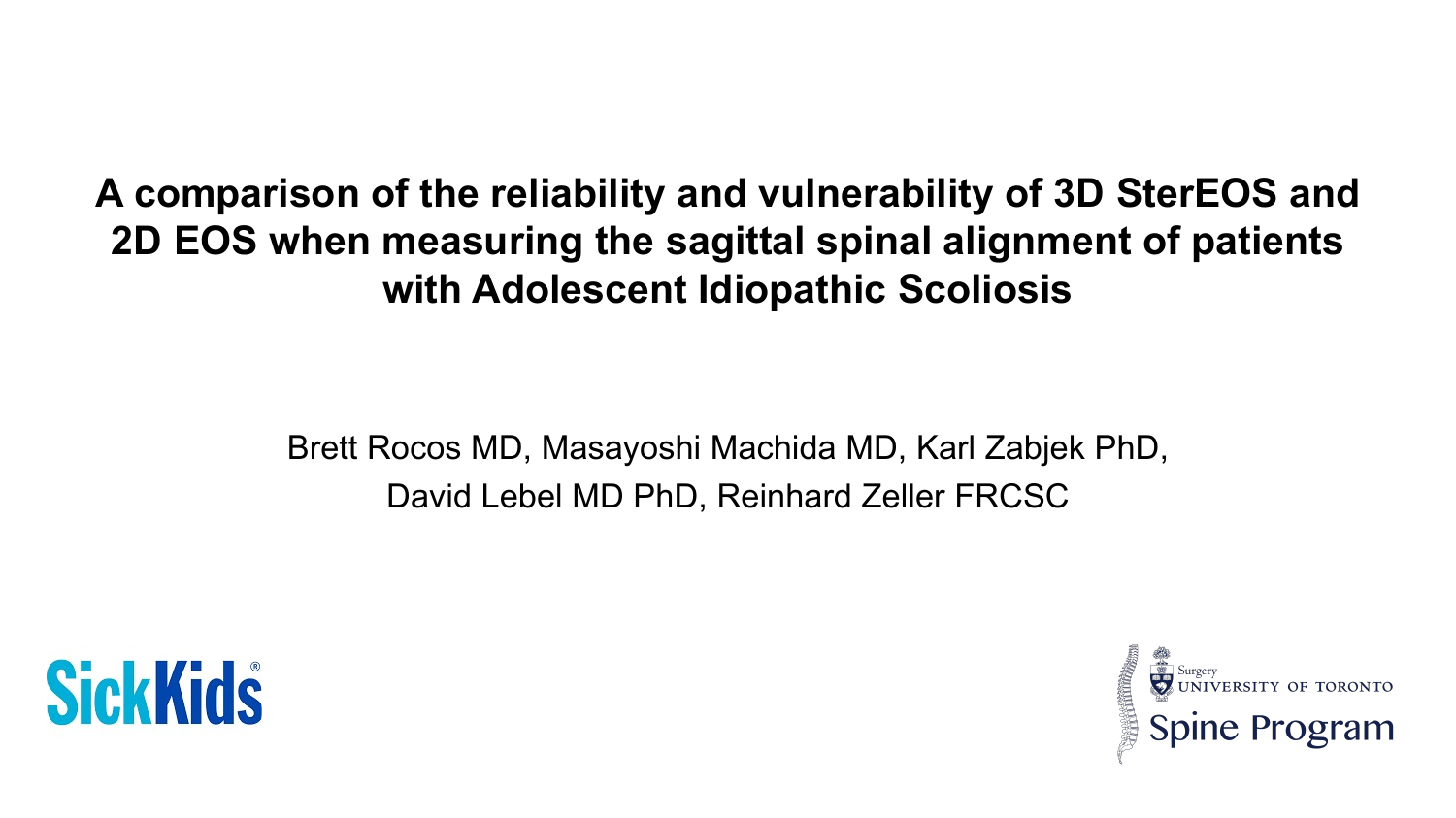- Adolescent idiopathic scoliosis affects 3% of the population
- the deformity
- •2D standing EOS radiographs underappreciate the interaction between sagittal and coronal deformities.
- 
- and 3D imaging is undefined. This is an important first step in establishing the utility of each technique.

•Key to diagnosis and treatment is understanding the exact shape of

•3D imaging may more accurately represent the shape of the spine

•The concordance between the sagittal measurements made in 2D



## **Background**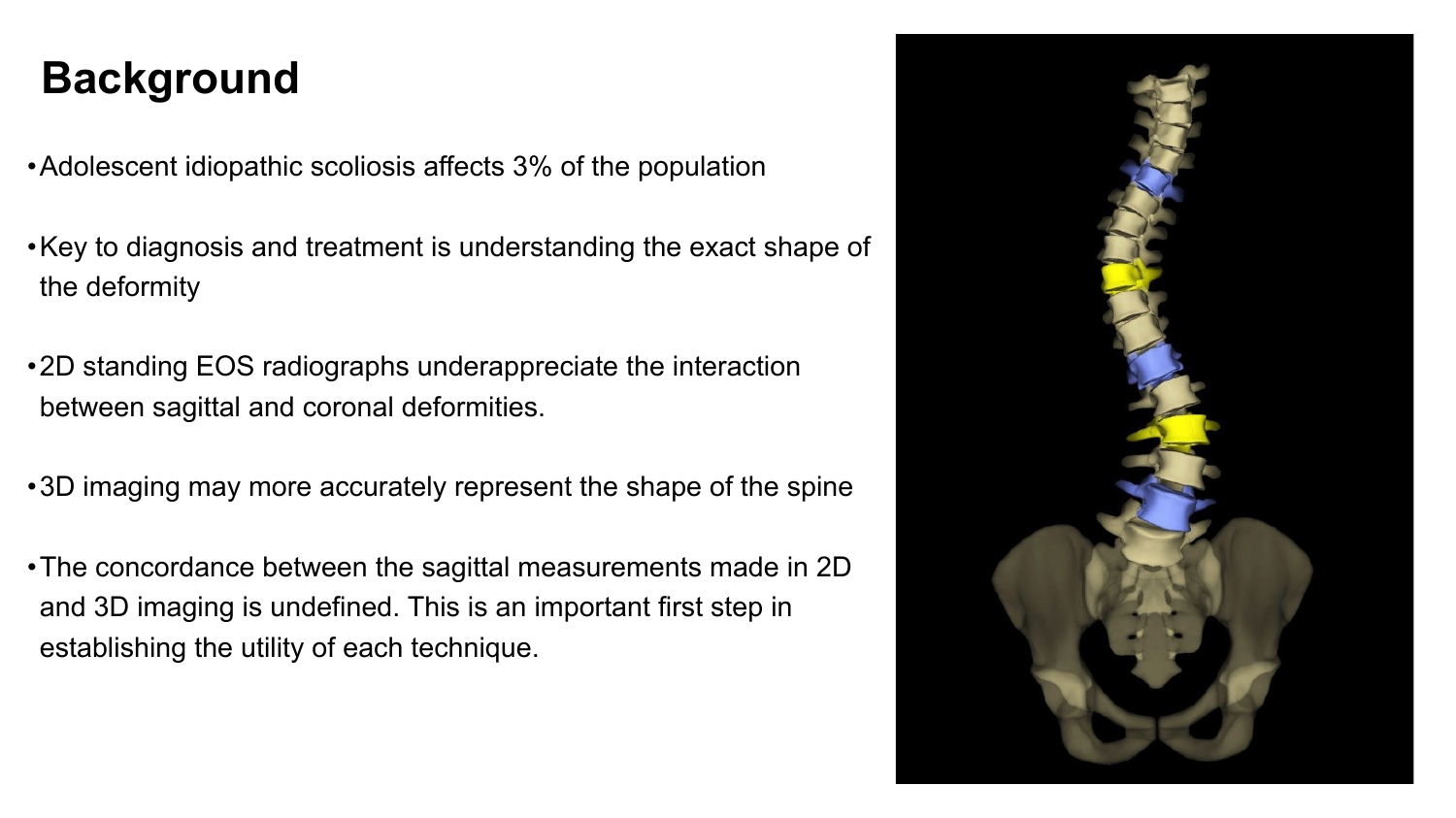with AIS acquired by a single surgeon between



- •Retrospective case series analysis of 2D EOS and 3D SterEOS images of patients diagnosed 2009 and 2017
- •Each 2D EOS radiograph assessed by an independent surgeon twice at a 3 month interval
- •3D SterEOS images analysed with software •Inter-study reliability assessed using Bland-Altman plots and intra-class correlation coefficients

### **Methods**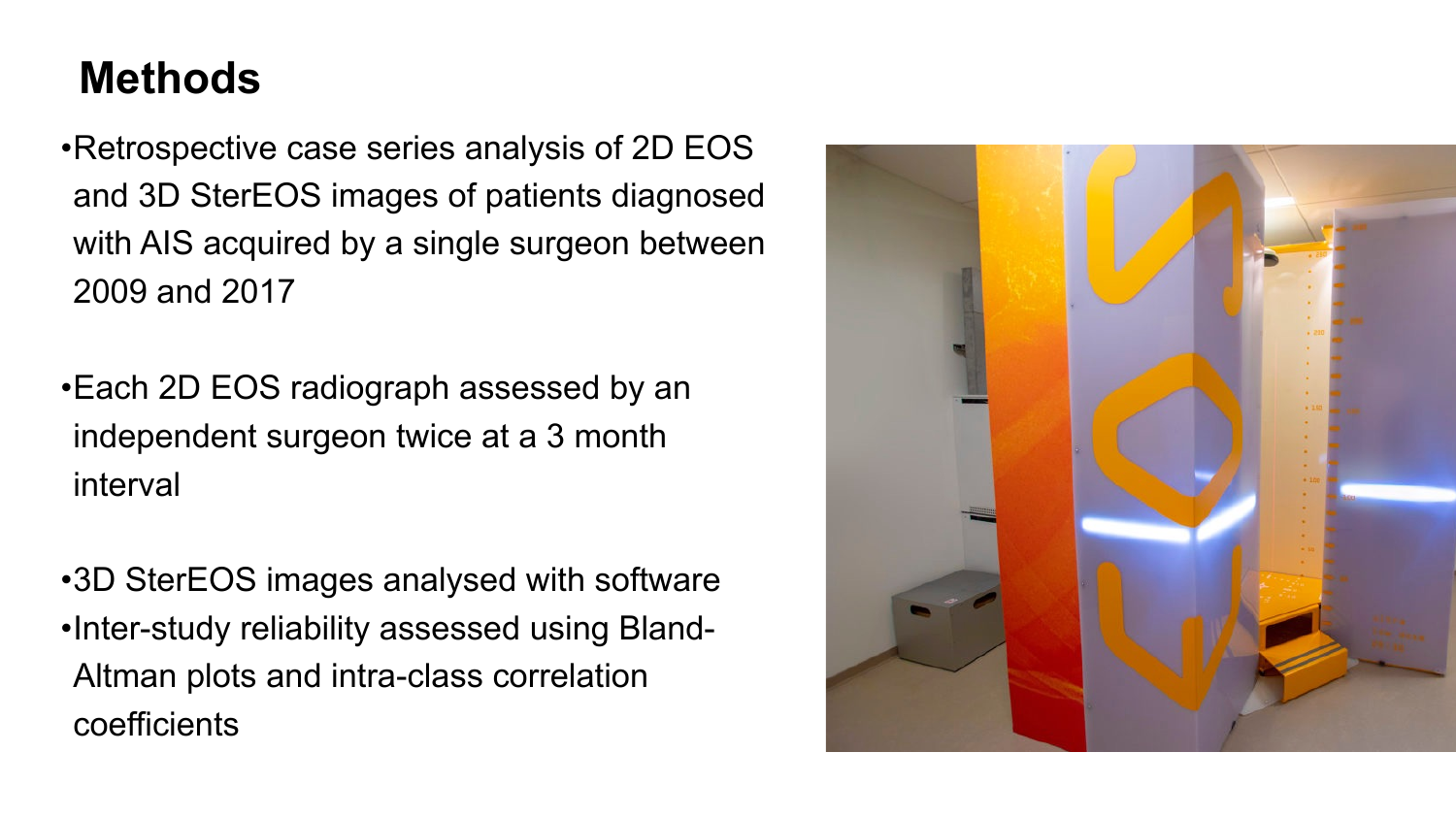- 156 patients included, separated into in 3 categories dependent on maximal coronal deformity
- The inter-study reliability when measuring the TK and LL between the two study modalities was excellent in in mild group, excellent in TK and fair in LL in moderate group and fair in TK and LL in severe group respectively
- The intra-study reliability was poor in TK in severe group and LL in moderate and severe group

**Lenke** 

**Severity of deform** 

**Mild** 

**Modera** 

**Severe** 

### **Severe deformity (90°+)**

13.7±1.5

|                           | Mild<br>deformity<br>$(45-69°)$ | Moderate<br>deformity<br>$(70-89°)$ | <b>Severe defc</b><br>$(90°+)$ |
|---------------------------|---------------------------------|-------------------------------------|--------------------------------|
| N                         | 52                              | 52                                  | 52                             |
| Age (years)               | 15.6±1.6                        | $14.7 \pm 1.5$                      | $13.7 \pm 1.$                  |
| <b>Male: Female</b>       | 4:48                            | 3:49                                | 12:40                          |
| <b>nke classification</b> |                                 |                                     |                                |
|                           | 35                              | 33                                  | 38                             |
|                           | $\blacksquare$                  | $\bigcap$                           | $\sqrt{ }$<br>h                |
|                           |                                 |                                     |                                |
|                           |                                 |                                     |                                |
|                           |                                 |                                     |                                |
|                           |                                 |                                     |                                |

| 38<br>6<br>15  |  |
|----------------|--|
|                |  |
| $\mathbf{1}$   |  |
| $\overline{2}$ |  |
|                |  |

### Table 1. The demographics of each group of patients

| ity | of Sagittal<br><b>measurement (Mean±SD)</b> | Manual 2D (°)   | sterEOS 3D (°)<br>$\vert$ (95% CI) | <b>95%CI</b><br>difference | p value |
|-----|---------------------------------------------|-----------------|------------------------------------|----------------------------|---------|
|     | TK (°)                                      | 18.5±16.2       | $16.2 \pm 16.3$                    | $-8.25^{\sim}3.71$         | 0.45    |
|     | $LL(^{\circ})$                              | 48.3±11.7       | 50.0±10.2                          | $-2.54^{\sim}6.08$         | 0.42    |
| ate | TK (°)                                      | 22.0±13.1       | $20.3 \pm 16.9$                    | $-7.69^{\circ}4.18$        | 0.56    |
|     | $LL(^{\circ})$                              | 46.6±8.8        | 48.5±11.3                          | $-2.01^{\circ}5.94$        | 0.33    |
|     | TK (°)                                      | $30.4 \pm 15.2$ | $25.4 \pm 23.6$                    | $-12.75^{\sim}2.84$        | 0.21    |
|     | LL (°)                                      | $45.2 \pm 11.2$ | $47.9 \pm 13.4$                    | $-2.18^{\sim}7.55$         | 0.27    |

Table 2. Inter-rater reliability of curve measurements for all patients. ICC intraclass correlation coefficient; CI confidence interval.

### **Results**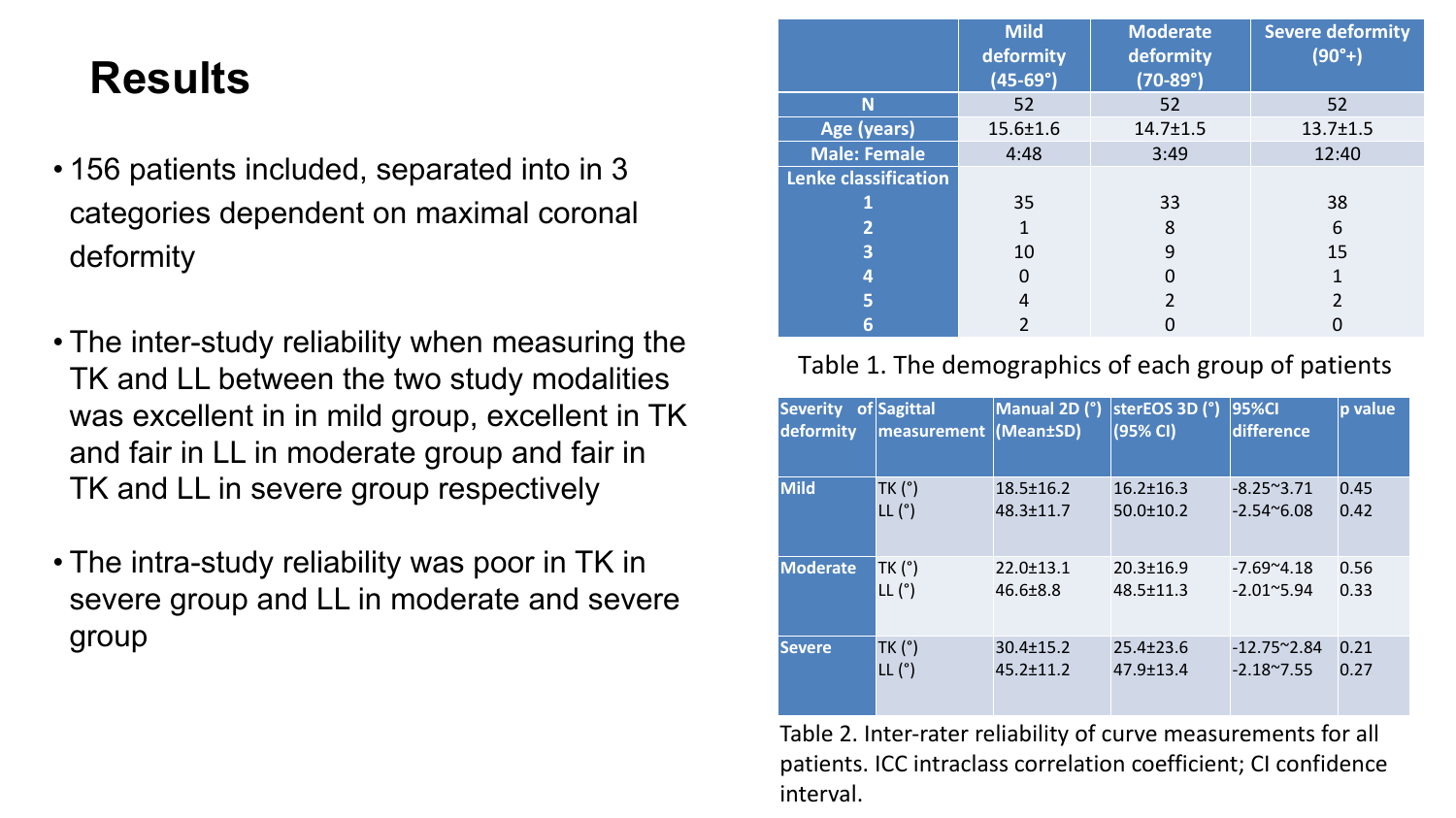Inter -rater reliability of curve measurements for all patients. ICC intraclass correlation coefficient; CI confidence interval.





| Severity of<br>deformity | Sagittal<br>parameter | ICC   | P value | <b>95%CI</b> |       |
|--------------------------|-----------------------|-------|---------|--------------|-------|
|                          |                       |       |         | Lower        | Upper |
| <b>Mild group</b>        | <b>TK</b>             | 0.898 | < 0.001 | 0.82         | 0.942 |
|                          | LL                    | 0.844 | < 0.001 | 0.738        | 0.908 |
| Moderate group TK        |                       | 0.758 | < 0.001 | 0.614        | 0.853 |
|                          |                       | 0.697 | < 0.001 | 0.526        | 0.814 |
| <b>Severe group</b>      | <b>TK</b>             | 0.735 | < 0.001 | 0.566        | 0.842 |
|                          | LL                    | 0.648 | < 0.001 | 0.458        | 0.781 |

The Bland-Altman plots for the Severe deformity group . (A) Within thoracic kyphosis, there is no additive bias, but there is proportional bias . (B) with lumbar lordosis, there are no additive or proportional bias .

mean

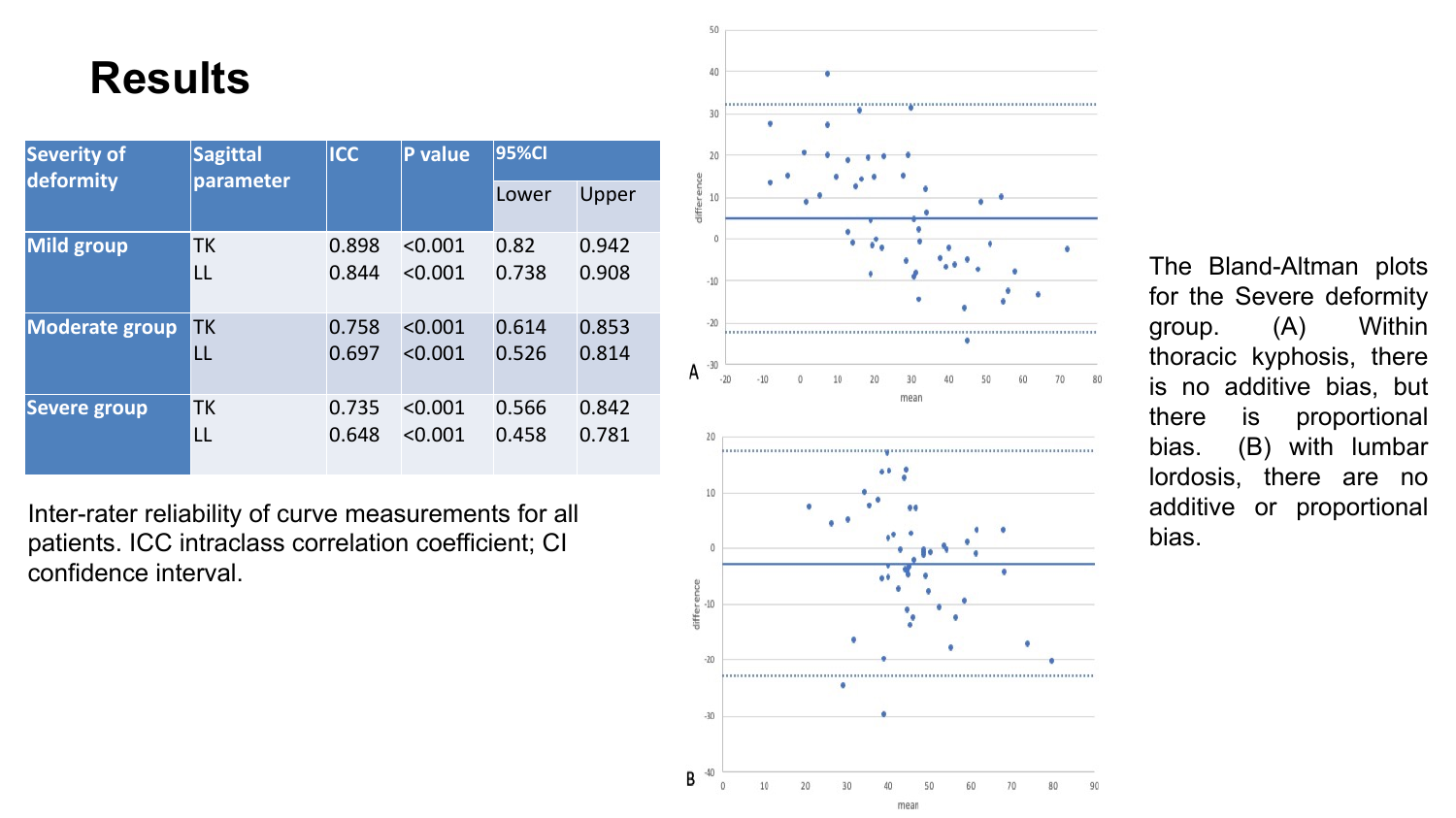- •There is no significant difference observed in the magnitude of spinal sagittal parameters when 2D or 3D EOS is used.
- •Proportional bias increases with increasing coronal deformity exceeding 70° .
- 3D SterEOS is less vulnerable to the effects of severe coronal deformity when measuring sagittal spinal alignment.





### **Discussion**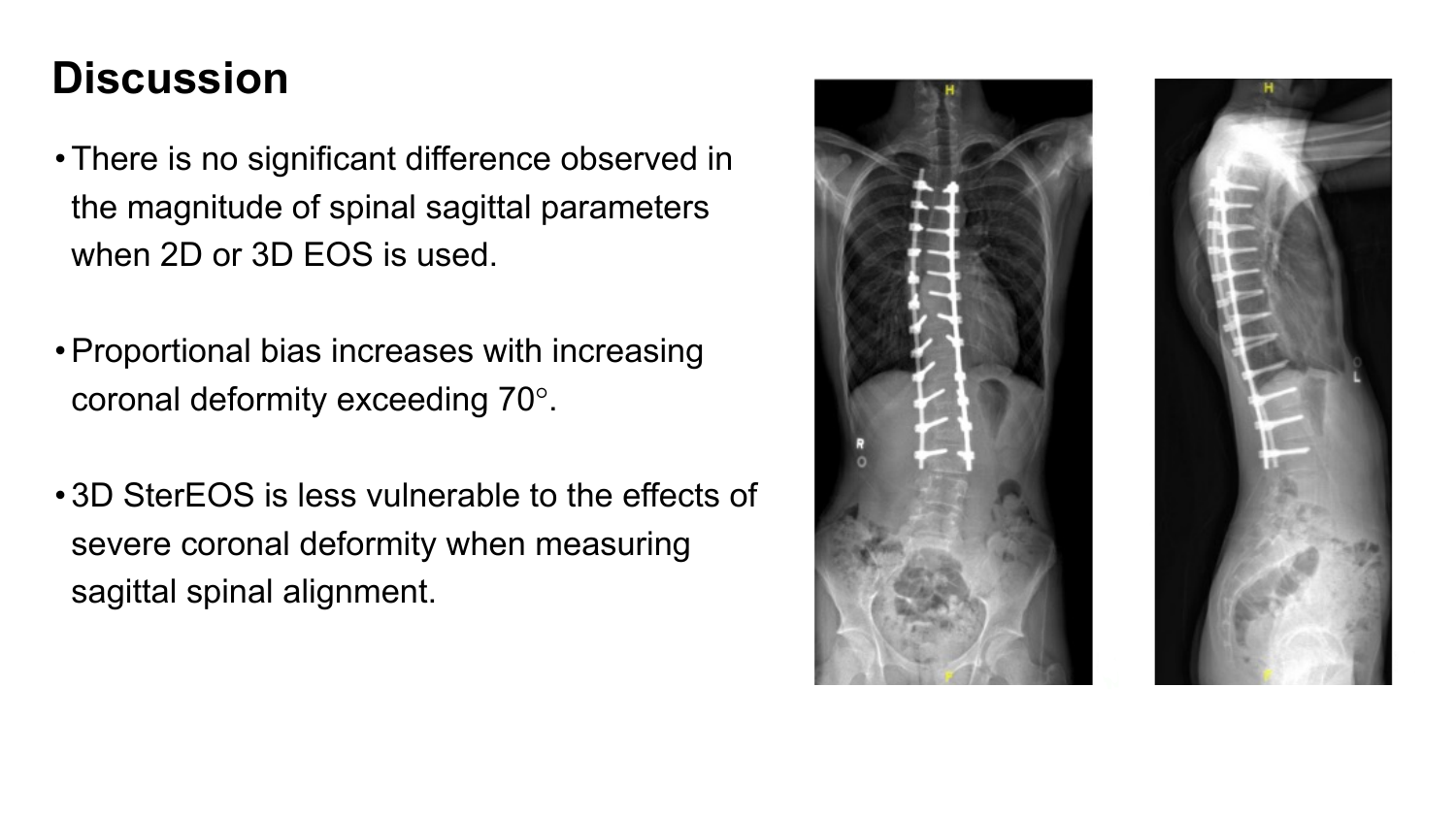# Bottom Line

# 3D SterEOS is less vulnerable to the influence of coronal plane deformity than 2D EOS in evaluating the sagittal spinal parameters of AIS patients when

coronal deformity exceeds 70°